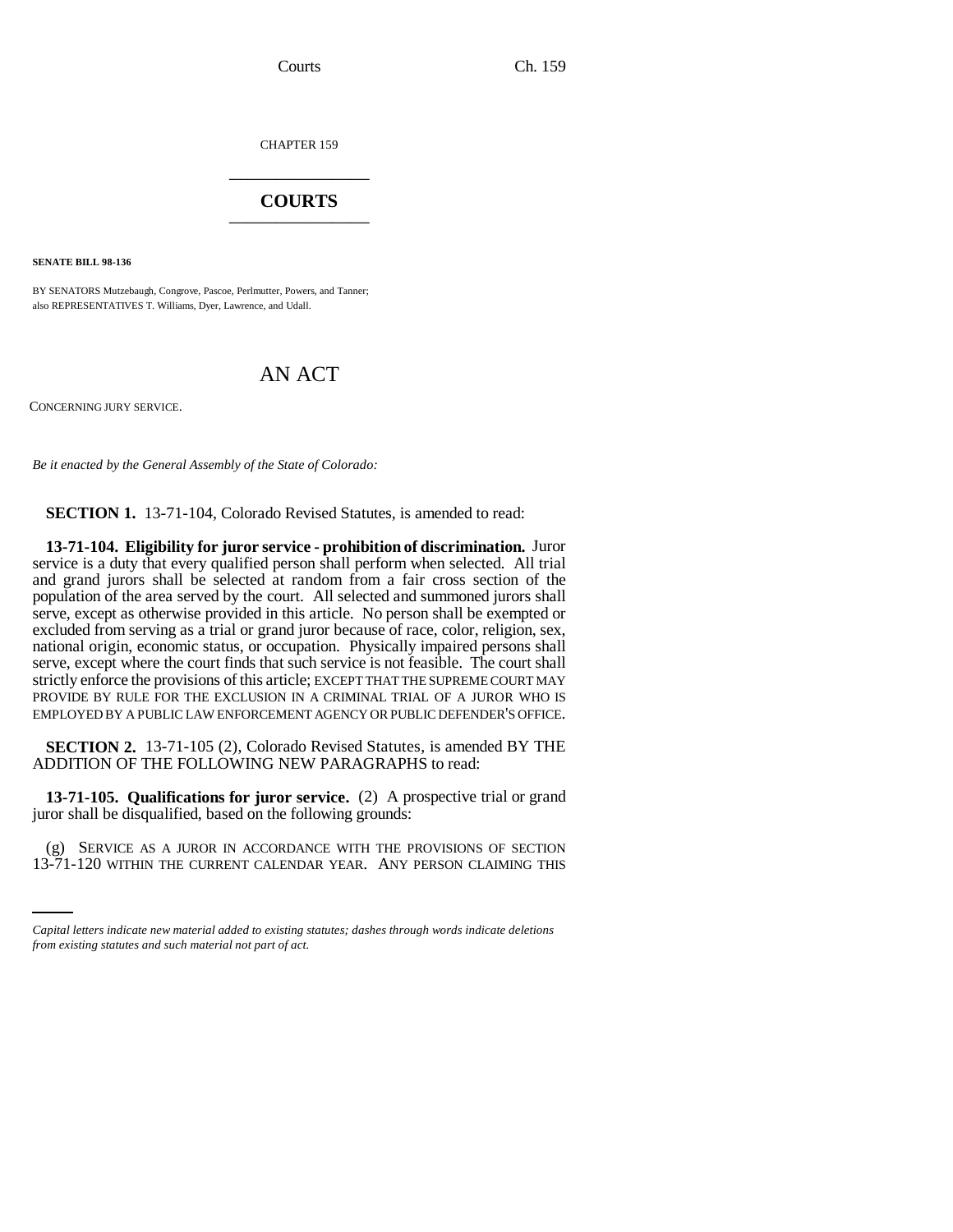## Ch. 159 Courts

DISQUALIFICATION SHALL SUBMIT A LETTER OR CERTIFICATE FROM THE APPROPRIATE AUTHORITY VERIFYING SUCH PRIOR JUROR SERVICE.

(h) SERVICE WITHOUT POSTPONEMENT OR DEFERMENT IN THE IMMEDIATELY PRECEDING TWO CONSECUTIVE CALENDAR YEARS; BUT THIS DISQUALIFICATION APPLIES ONLY TO A PERSON RESIDING IN A CLASS A OR CLASS B COUNTY AND DOES NOT APPLY IN EMERGENCY CIRCUMSTANCES AS PROVIDED FOR IN SECTION 13-71-112.

**SECTION 3.** 13-71-107 (1), Colorado Revised Statutes, is amended to read:

**13-71-107. Master juror list.** (1) Each November YEAR, the state court administrator shall obtain from the secretary of state a voter registration list for each county in the state. The supreme court, from time to time, shall designate the supplementation of voter registration lists with licensed driver lists and other lists of persons living in the counties. The supplemented voter registration lists, without duplication of names, shall be used to compile the master juror list for the following year. A COPY OF the master juror list THAT DOES NOT CONTAIN ADDRESSES OF THE JURORS shall be open to the public for examination as a public record.

**SECTION 4.** 13-71-108, Colorado Revised Statutes, is amended to read:

**13-71-108. Master juror wheel.** The state court administrator shall use an electronic automated system to compile and maintain a master juror wheel and shall determine annually, based upon past requirements, the total number of prospective jurors from each county to be placed on the master juror wheel. The wheel shall consist of names and identifying numbers for prospective jurors taken from the master juror list. The state court administrator may add, as necessary or upon court order, the names of additional jurors. By January  $31$  of Each year, the master juror wheel shall be emptied and refilled in compliance with the provisions of this article. Jurors receiving cancellations or postponements of juror service may be replaced on the master juror wheel for the succeeding year and shall receive new summonses for their new dates in the succeeding year.

**SECTION 5.** 13-71-136, Colorado Revised Statutes, is amended to read:

**13-71-136. Availability of juror list.** (1) ABSENT A COURT ORDER TO THE CONTRARY, upon request, the jury commissioner shall make available for inspection by parties, counsel, OR their agents or members of the public a list of prospective jurors containing the jurors' names. and addresses. THE JURY COMMISSIONER SHALL ASSURE THAT THE JUROR RESIDES IN THE PROPER COUNTY.

(2) ABSENT A COURT ORDER TO THE CONTRARY, UPON REQUEST, THE JURY COMMISSIONER SHALL MAKE AVAILABLE FOR INSPECTION BY COUNSEL OR PRO SE PARTIES A LIST OF PROSPECTIVE JURORS CONTAINING THE JURORS' NAMES AND ADDRESSES.

(3) UPON REQUEST, THE JURY COMMISSIONER SHALL MAKE AVAILABLE FOR INSPECTION BY MEMBERS OF THE PUBLIC A LIST OF PROSPECTIVE JURORS CONTAINING ONLY THE JURORS' NAME AND JUROR NUMBER.

**SECTION 6.** 16-10-103 (1) (k), Colorado Revised Statutes, is amended to read: